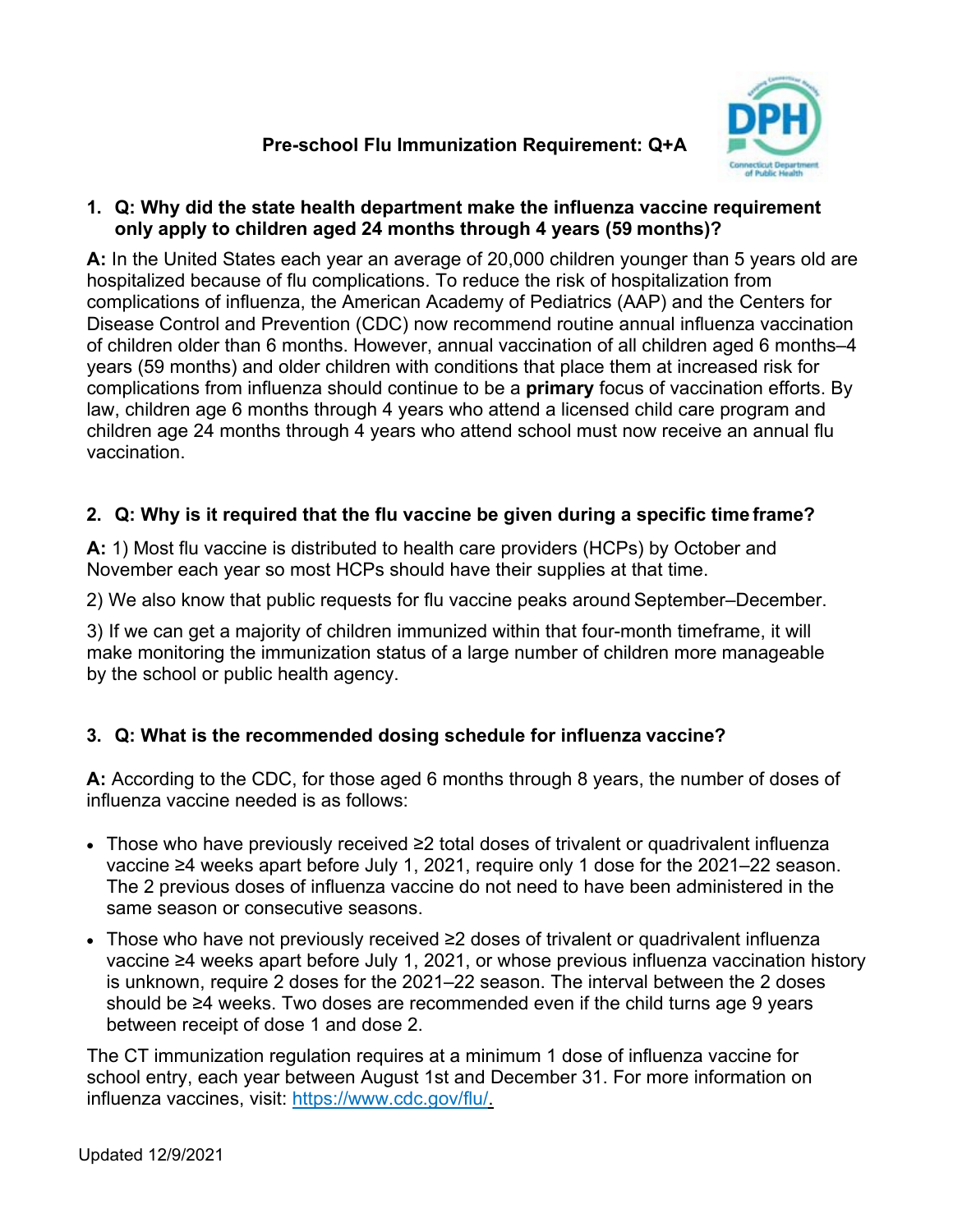### **4. Q: How should a school enforce the flu vaccine regulation for those children who have not received the flu shot by December 31st?**

A: Children who have not received the flu vaccine by December 31<sup>st</sup> must be excluded from school for the duration of influenza season (through March 31<sup>st</sup>) or until they receive at least one dose of the influenza vaccine.

### **5. Q: Do all children aged 24 months–4 years (59 months) who have not received a flu vaccine by December 31st need to be excluded from school?**

**A:** For the 2021-22 school year, children do not have to be excluded from school if one of the following conditions are met:

- 1) the school has received a Medical Exemption Certificate [\(https://portal.ct.gov/-](https://portal.ct.gov/-/media/Departments-and-Agencies/DPH/dph/infectious_diseases/immunization/CT-WIZ/CT-Medical-Exemption-Form-final-09272021fillable2.pdf) [/media/Departments-and-Agencies/DPH/dph/infectious\\_diseases/immunization/CT-](https://portal.ct.gov/-/media/Departments-and-Agencies/DPH/dph/infectious_diseases/immunization/CT-WIZ/CT-Medical-Exemption-Form-final-09272021fillable2.pdf)[WIZ/CT-Medical-Exemption-Form-final-09272021fillable2.pdf\)](https://portal.ct.gov/-/media/Departments-and-Agencies/DPH/dph/infectious_diseases/immunization/CT-WIZ/CT-Medical-Exemption-Form-final-09272021fillable2.pdf) indicating that the child has a medical contraindication to immunization; or
- 2) the child was enrolled in a pre-Kindergarten program before April 29, 2021 and provided a valid religious exemption to the school before April 28, 2021.

**B.** For the 2022-23 school year and all years to follow, no religious exemptions will be allowed and, therefore, a child who does not receive the flu vaccine will be excluded from school unless the school has received a Medical Exemption Certificate, indicating that the child has a medical contraindication to immunization.

### **6. Q: Where can a family go to get the flu vaccine if the pediatrician does not have any more flu vaccine?**

**A:** If a HCP cannot provide the flu vaccine within the given time frame of August 1– December 31<sup>st</sup>, documentation stating that the child has an appointment to receive the flu vaccine from his or her HCP would be acceptable.

Barring that there is no national flu vaccine shortage and a HCP cannot guarantee an adequate supply of flu vaccine, other alternatives must be sought by the family. Options include:

- 1) Seeking out another HCP who can administer flu vaccine to children;
- 2) Checking with the local health department to see if they administer flu vaccine to children of the necessary age and health insurance status;
- 3) Checking your local newspaper for flu clinic listings and verifying that they have flu vaccine available for children of the necessary age and health insurance status.

## **7. Q: What if there is a flu vaccine shortage or a flu vaccine distribution problem?**

**A:** In the event of a national or state vaccine supply shortage, as determined by the Centers for Disease Control and Prevention and the Department of Public Health Commissioner, respectively, the Commissioner or his or her designee may temporarily suspend the immunization requirement for the particular immunization affected by the supply shortage.

## **8. Q: How is the 'flu season' defined?**

**A:** Influenza season generally occurs during November through the end of March.